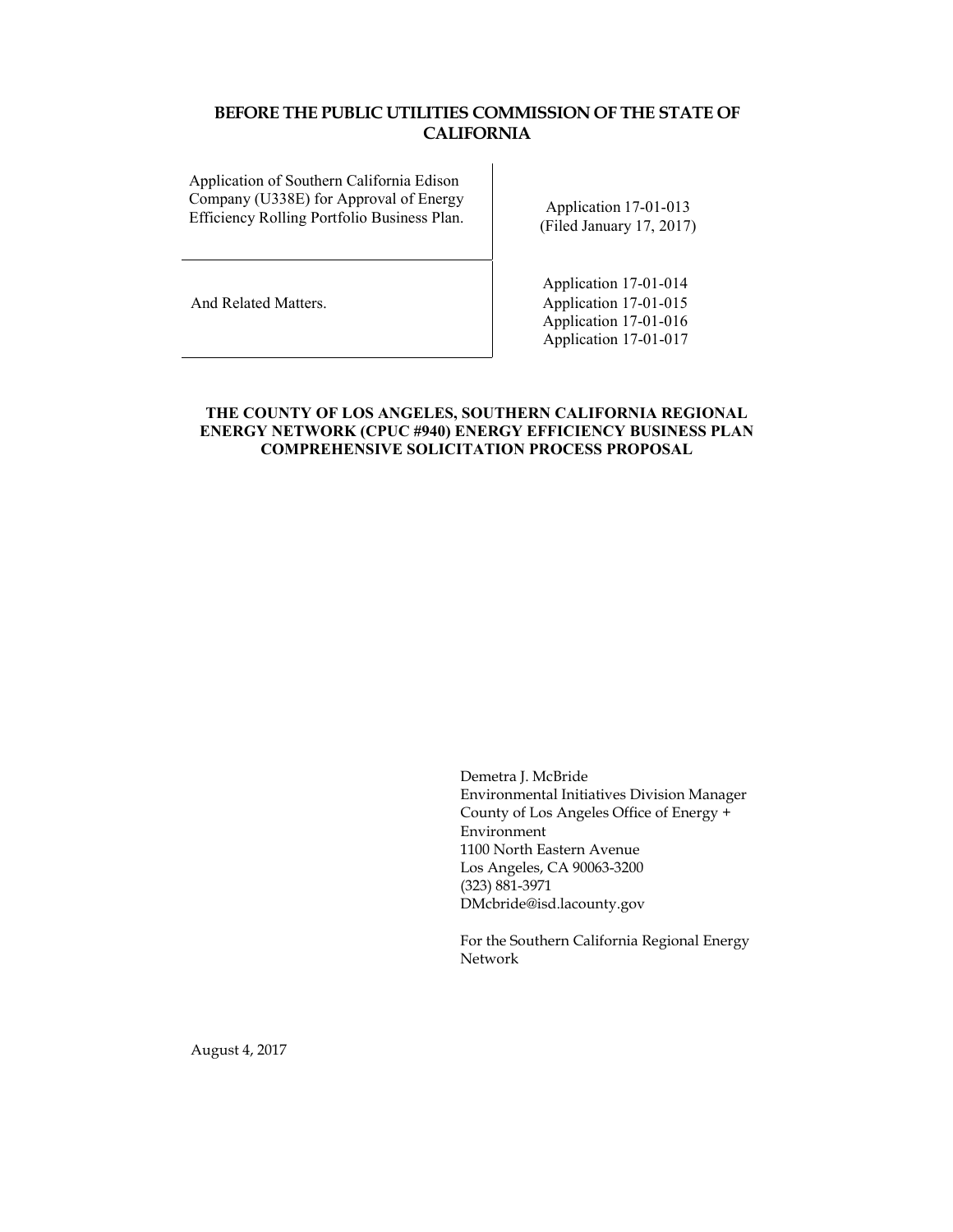# **TABLE OF CONTENTS**

| $\mathbf{I}$ . |                                                                                                                    |  |
|----------------|--------------------------------------------------------------------------------------------------------------------|--|
| $\Pi$ .        | REGIONAL ENERGY NETWORKS CURRENTLY HAVE ROBUST AND RIGOROUS<br>SOLICITATION PROCESSES THROUGH THEIR MANAGING LOCAL |  |
| III.           | THE COUNTY OF LOS ANGELES COMPREHENSIVE SOLICITATION PROCESS2                                                      |  |
|                |                                                                                                                    |  |
|                |                                                                                                                    |  |
|                |                                                                                                                    |  |
|                |                                                                                                                    |  |
|                |                                                                                                                    |  |
|                |                                                                                                                    |  |
|                | G. Process for Procurement of Energy Support Services Under County Master Agreements                               |  |
| $IV_{-}$       | SOCALREN RESPONSES TO STAFF GUIDANCE ON SOLICITATION                                                               |  |
|                | A. SoCalREN's Business Plan Strategies Emphasize Hard to Reach Markets and                                         |  |
|                | B. SoCalREN Generally Implements the Spirit of the New Parameters of "third party"                                 |  |
|                |                                                                                                                    |  |
|                |                                                                                                                    |  |
|                |                                                                                                                    |  |
|                |                                                                                                                    |  |
|                |                                                                                                                    |  |
| V.             |                                                                                                                    |  |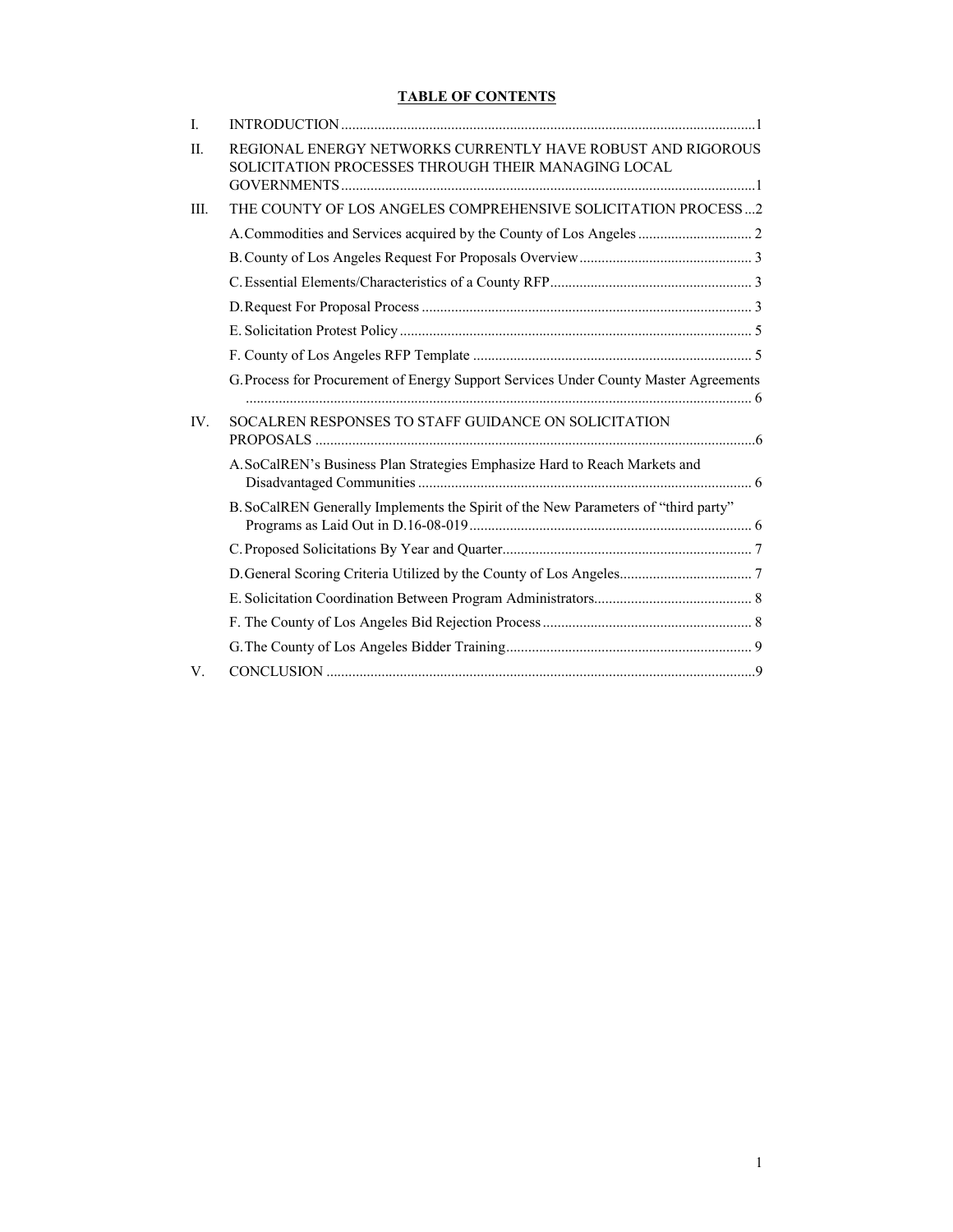### **I. INTRODUCTION**

On January 17, 2017, Southern California Edison Company (SCE), San Diego Gas & Electric Company (SDG&E), Pacific Gas and Electric Company (PG&E), Southern California Gas Company (SoCalGas), and Marin Clean Energy (MCE) each filed an application seeking approval of their proposed Energy Efficiency Business Plan covering program years 2018-2025. On January 23, 2017, the Bay Area Regional Energy Network (BayREN), Southern California Regional Energy Network (SoCalREN), and the Tri-County Regional Energy Network (3C-REN) submitted their proposed Energy Efficiency Business Plans by motion filed within one or more of the Energy Efficiency Business Plan application proceedings, consistent with the procedures set forth by the Commission in R.13-11-005. On April 14, 2017, the Commission issued a joint *Scoping Memo and Ruling of Assigned Commissioner and Administrative Law Judges* ("Joint Ruling") in this consolidated proceeding, seeking supplemental information from all Energy Efficiency (EE) Business Plan proponents by May 15, 2017, and for Program Administrators (PAs) to file comprehensive solicitation process proposals by June  $14, 2017$ .<sup>1</sup> The Commission also indicated in this Scoping Memo that a Commission staff-hosted workshop would be held that would allow for a public discussion on third party solicitation issues prior to PAs filing their proposals. On May 26, 2017, Energy Division staff hosted a public workshop that explored solicitation process proposals and third party solicitation issues. Following, on June 9, 2017, Administrative Law Judges' Ruling Modifying Schedule ("Modified Schedule Ruling") was issued extending the deadline for PAs' submittal of comprehensive solicitation process proposals to August 4, 2017.<sup>2</sup> Lastly, on July 26, 2017 the Commission staff provided additional guidance through electronic mail on topics/questions they requested be addressed in each parties' solicitation proposal.<sup>3</sup>

Pursuant to that Modified Schedule Ruling, SoCalREN respectfully submits comments regarding the Commission's request for solicitations proposals, the County of Los Angeles ("LA County") comprehensive solicitation process and responses to Commission Staff's additional guidance on solicitation proposals.

## **II. REGIONAL ENERGY NETWORKS CURRENTLY HAVE ROBUST AND RIGOROUS SOLICITATION PROCESSES THROUGH THEIR MANAGING LOCAL GOVERNMENTS**

SoCalREN is currently administered and managed by the local government, the County of Los Angeles. Within LA County services there are specific organizations and legal bodies that provide extensive oversight of the County's service contracting process. Oversight of LA County's solicitation process for competitive offerings is not only redundant and robust but very rigorous. The County has established policies and procedures for purchasing goods from companies or contracting for their services. These policies are modeled after federal requisition regulations which are well regarded standards and provide the necessary transparency and due

<sup>1</sup> Assigned Commissioner's and Administrative Law Judge Scoping Memo and Ruling (Joint Ruling), A.17-01-013, dated April 14, 2017.

<sup>&</sup>lt;sup>2</sup> Administrative Law Judges' Ruling Modifying Schedule, A.17-01-013 (et al.), dated June 9, 2017.  $3$  A1701013 Third Party Solicitation Proposal Commission Staff Guidance submitted on July 26, 2017 through electronic mail to R.13-11-005 and A.1701013 (et al.) service lists.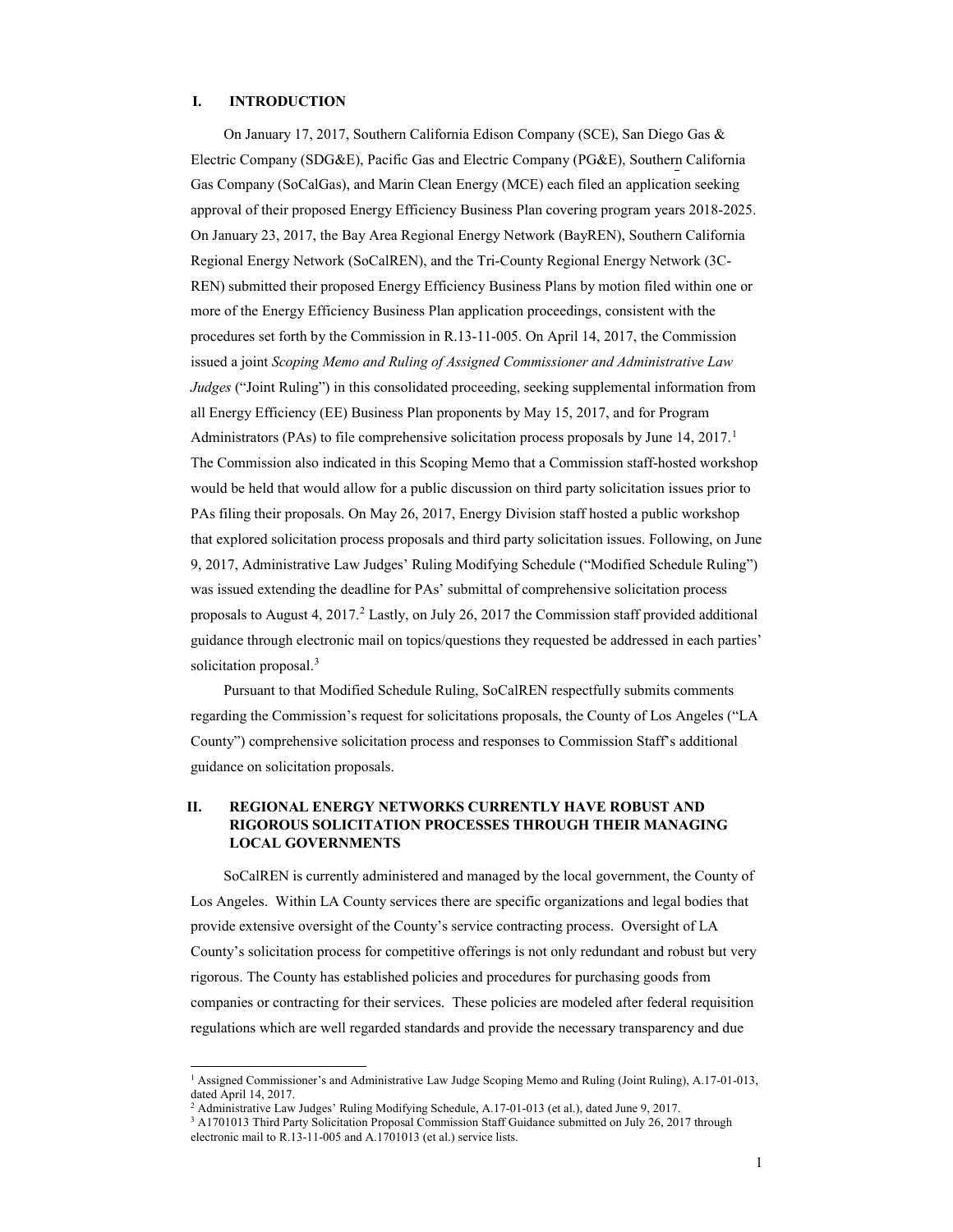process. In order to win a bid or contract, vendors must agree to certain requirements established by the Board of Supervisors. In addition, any contract over \$100,000 must be approved by the LA County Board of Supervisors, this includes all contracting done through the administration and management of the Southern California Regional Energy Network. Due to this low threshold of \$100,000, all SoCalREN RFPs fall under the strict solicitation process mandated by LA County contracting policies. Importantly, the complex and comprehensive procurement regimen of LA County is incumbent at all times upon the SoCalREN. It is a mandate that is not relieved by the imposition of a second, and arguably duplicative and resource-intensive procedure.

SoCalREN requests the Commission to consider the existing rigorous jurisdictional government procurement and contracting processes and continue to allow SoCalREN to utilize these processes without requiring additional proposed processes. Adding a parallel process, similar to those utilized by IOU PAs could impede on SoCalREN's ability to implement programs in a timely manner to meet market needs. In addition, an additional process such as the IOU proposed solicitation process could add significant unnecessary administrative cost burdens on energy efficiency ratepayer funds. SoCalREN requests that the Commission consider the information provided below regarding LA County's comprehensive solicitation process. Further, LA County respectfully submits that the process proposed by the IOU PAs would result in additionality of action, time and expense without any additive value; and that the integrity and thoroughness of the *mandatory* local government processes executed by SoCalREN meet the rigor and demand of the Commission's criteria and standards.

## **III. THE COUNTY OF LOS ANGELES COMPREHENSIVE SOLICITATION PROCESS**

SoCalREN is currently administered and managed by the local government, the County of Los Angeles. Within LA County services there are specific organizations and legal bodies that provide extensive oversight of the County's service contracting process. Outlined below is LA County's comprehensive solicitation process for commodities and services. In addition, SoCalREN provides the Commission in its entirety the County's Purchasing Policies which provides in detail the extensive requirements, oversight and governances to its solicitation process. These policies are attached as **Appendix A**.

#### **A. Commodities and Services acquired by the County of Los Angeles**

The authority for acquiring commodities and services in the County of Los Angeles is found in various sections of the California State Codes and the Los Angeles Code. The Director of the Internal Services Department (ISD) is the Purchasing Agent for the County. This means that ISD is responsible for purchases of commodities (goods and products), as well as contracts for services for all County departments including energy support services, with some exceptions. Each department has its own procurement unit that interfaces with ISD to purchase these commodities and services. Some individual departments have delegated authority to establish non-agreement purchases of up to \$5,000 or \$15,000 for commodities and services on their own without involving ISD. For SoCalREN procurement, the full process is managed and continuous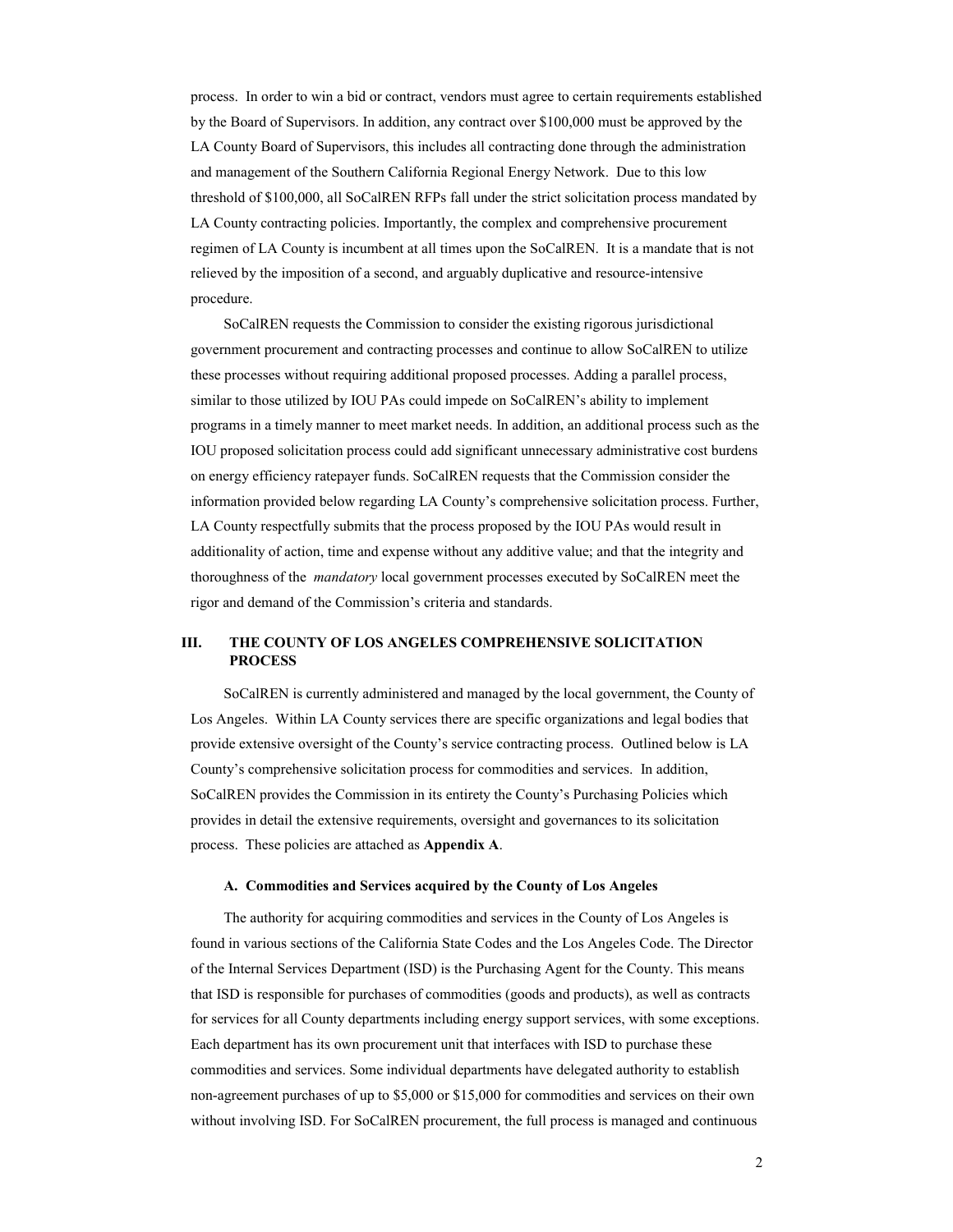programmatic oversight is provided by both the County's Environmental Initiatives Division Manager and the Lead Attorney for Standards and Practices. All service contracts over \$100,000 must be brought to the County of Los Angeles Board of Supervisors for approval. Architect, engineer, and construction contracts over \$75,000 also require Board of Supervisor approval.

#### **B. County of Los Angeles Request For Proposals Overview**

Request for Proposal (RFP) process is primarily used when the County's requirements are defined, and where outside expertise in the area of services or technical solutions are necessary, and when factors other than price are considered in the award. Following development of the Scope of Work by the responsible LA County agency, an RFP is released, typically on a 30-day response proposal deadline. The RFP process requires a bidder to prepare a written proposal that explains in detail how he/she/it plans to meet the County's requirements. Contractor proposals are also informed by the specific RFP sub-type (e.g., Request for Abstracts, or Pay-for-Performance). In addition, bidders are encouraged to include innovative ideas and techniques that can be reasonably demonstrated to provide unique value or uptake of the contracted program or project.

Concurrently, the RFP process may also be applicable to the acquisition of commodities when the need for an evaluated technical performance, service or value added service component, or any related technical solution component exists.

An award made under the RFP process is based on a variety of evaluated factors which may include: contractor references, capacity and expertise of identified key personnel, demonstrated experience and success in the subject matter of the RFP, business approach, technical superiority, overall cost effectiveness, etc. The evaluation criteria, designed to be objective and measurable, are set-forth in each RFP. Further details on the County of Los Angeles RFP policies can be found within the County of Los Angeles Purchasing Policies which is provided in **Appendix A** under the designated contents P-3200.

#### **C. Essential Elements/Characteristics of a County RFP**

The County of LA's RFP's are usually reserved for large dollar value requirements and as mentioned above require Board of Supervisors approval for any contract over \$100,000. The process is complex and time consuming and is not feasible for smaller requirements. RFP's will contain all the usual boilerplate language and the following:

- o Requirements statement (or statement of work)
- o Responsibility criteria
- o Information regarding submission of RFP responses
- o Evaluation criteria
- o Standard terms and conditions

#### **D. Request For Proposal Process**

In brief, the RFP procurement process under the County of Los Angeles is executed through a number of steps and checkpoints. These include but not limited to: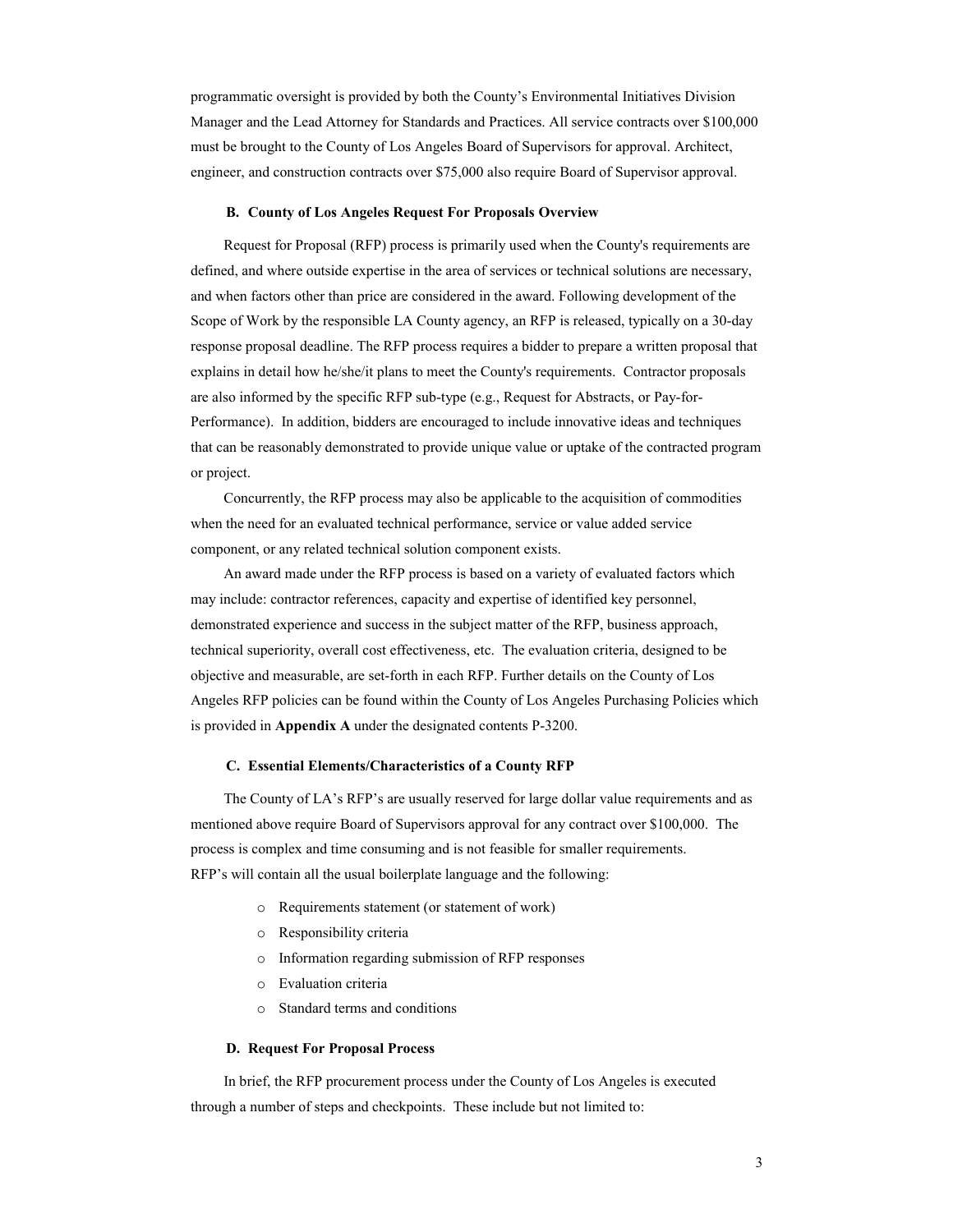- o First, by identification of the type of competitive procurement, e.g., Request for Proposals, Request for Abstracts, Request for Statement of Qualifications, Payfor-Performance. General Provisions are embodied in template bid document and, while most are shared in common across all documents, there will be certain customized provisions depending upon the type of competitive procurement
- o A clear, concise, and comprehensive Scope of Work must be developed by the County responsible agency, as the primary exhibit to the bid document.
- o Both the template document and the Scope of Work are reviewed by the programmatic manager, a finance representative, and a Procurement and Contract Services (PCS) manager. Where Scope of Work provisions may demand, the combined bid document may also undergo review and approval by County Counsel in advance of release. Otherwise, all bid documents used by the County have already undergone extensive review by County Counsel, and are promptly updated to reflect new local and State policies, ordinances, and regulations.
- o The Bid Response process is open and fully transparent, and fully conducted at arms-length to County and the SoCalREN staff. Prior to release, and continuing throughout the Bid Response process, no potential bidder may have contact with County or SoCalREN staff. Any such contact is grounds for disqualification. Proper questions and/or requests for clarification are addressed through a public written question and answer forum, or may be satisfied through a scheduled, advertised Pre-Bid Conference (which itself is agendized, monitored, and recorded).
- o An Evaluation Committee of subject matter experts is assembled, and each member is subject to County procurement standards and restrictions, including but not limited to:
	- Review and evaluation is strictly limited to the Procurement Bid documents and Responses only
	- Communication is banned between Evaluation Committee members and bidders and, also, among Evaluation Committee members themselves prior to the Evaluation Committee Meeting. Evaluation Committee Members are required to sign statements verifying that no such communication has occurred.
	- SoCalREN Managers do not serve on the Evaluation Committee, but are permitted to observe the Evaluation Committee Meeting to ensure that each Member has fully read all proposals and clarifying questions and answers.
	- The Evaluation Committee Meeting is supervised by PCS staff.
- o Recommended awards submitted by the Evaluation Committee trigger a vetting process that verifies the information and references submitted by the potential awardees, and verifies that no conflict-of-interest exists
- o Awards are announced and subject to a protest period. If any protest is submitted, awards are suspended until PCS staff has investigated the basis of the protest and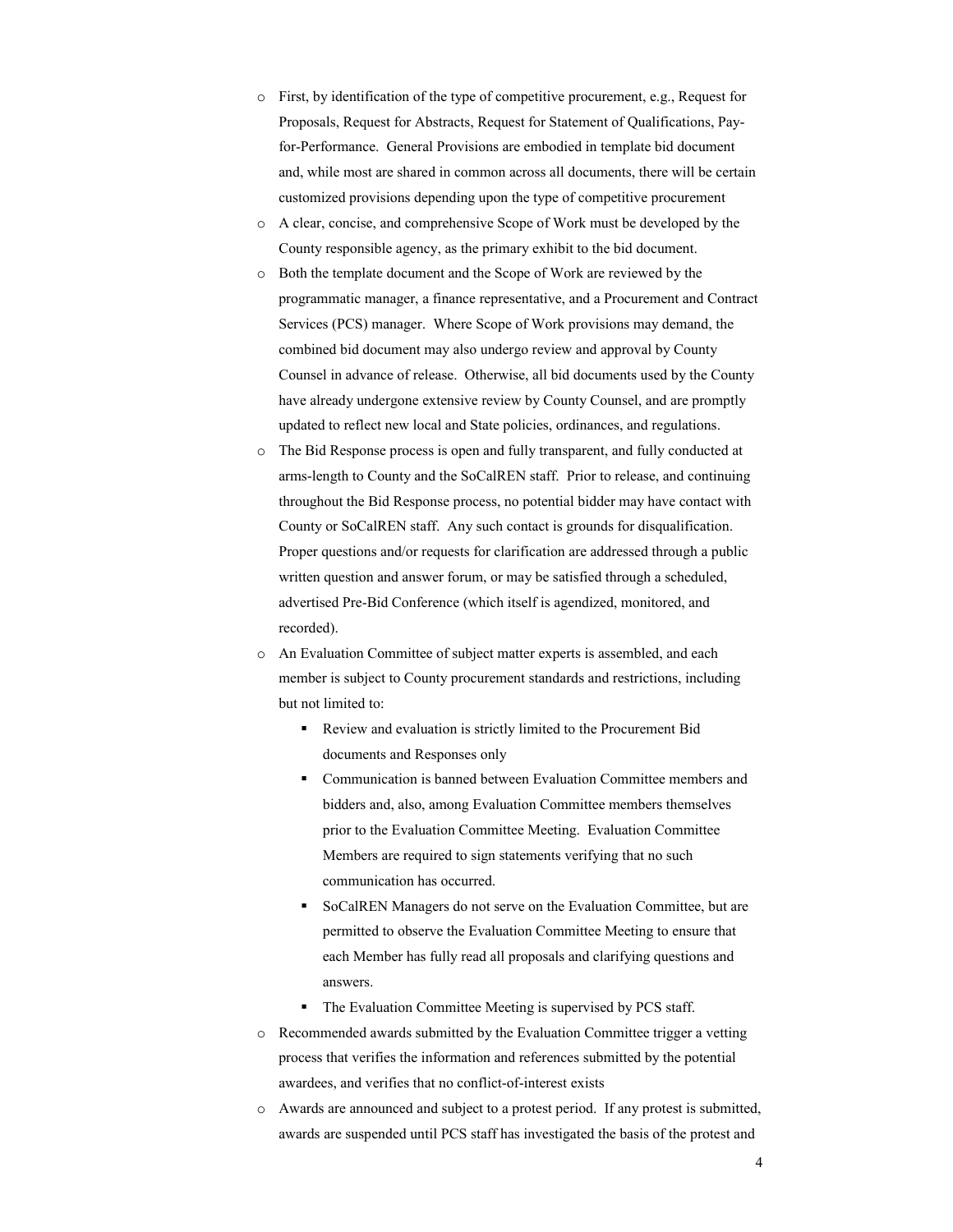rendered a decision whether its substance does or does not vacate the recommended award

- o Master Agreements developed by the County and previously approved by PCS, Finance, and County Counsel are executed between or among the parties. Master Agreements include quality assurance/quality control, insurance, licensing and certification, key personnel clauses, performance plateaus, failure to perform, and termination – and other – clauses the protect the security and use of the underlying funds
- o All executed Master Agreements are unenforceable and non-actionable until approved by the County Board of Supervisors in a public meeting that allows for public comment. Prior to the Board Agenda date for the approval, the matter is also subject to a prior Board Deputies Meeting, which requires the SoCalREN Administrative staff to answer questions, if any.
- o Consistent with the framework for the Rolling Portfolio, contract terms are flexible, and can run from a single year to multiple years, with limited options for automatic renewal.
- o Master Agreements contain provisions that allow for termination for failure to perform or for convenience.

#### **E. Solicitation Protest Policy**

On April 6, 2004, the Board of Supervisors adopted the Countywide Services Contract Solicitation Protest Policy (Protest Policy). This Protest Policy became effective on May 6, 2004 and addresses bidder protests on solicitations related to Board-approved services contracts. The Protest Policy:

- o provides a formal process for bidders to submit their issues and concerns during various phases of a solicitation;
- o ensures that all County departments utilize standard procedures and forms in handling bidder protests; and
- o ensures that standard language is included in all services contract solicitation documents informing bidders of the County's Protest Policy.

Implementation of the Protest Policy has resulted in consistent practices amongst County departments, enhanced the integrity of the contracting process, and improved bidder relations. Actual protest processes are described in each individual solicitation document.

#### **F. County of Los Angeles RFP Template**

The County of Los Angeles utilizes a standard template that is used by all County departments. Departments are free to modify the template to meet needs specific to an RFP. County contracting is decentralized and individual departments often utilize different templates.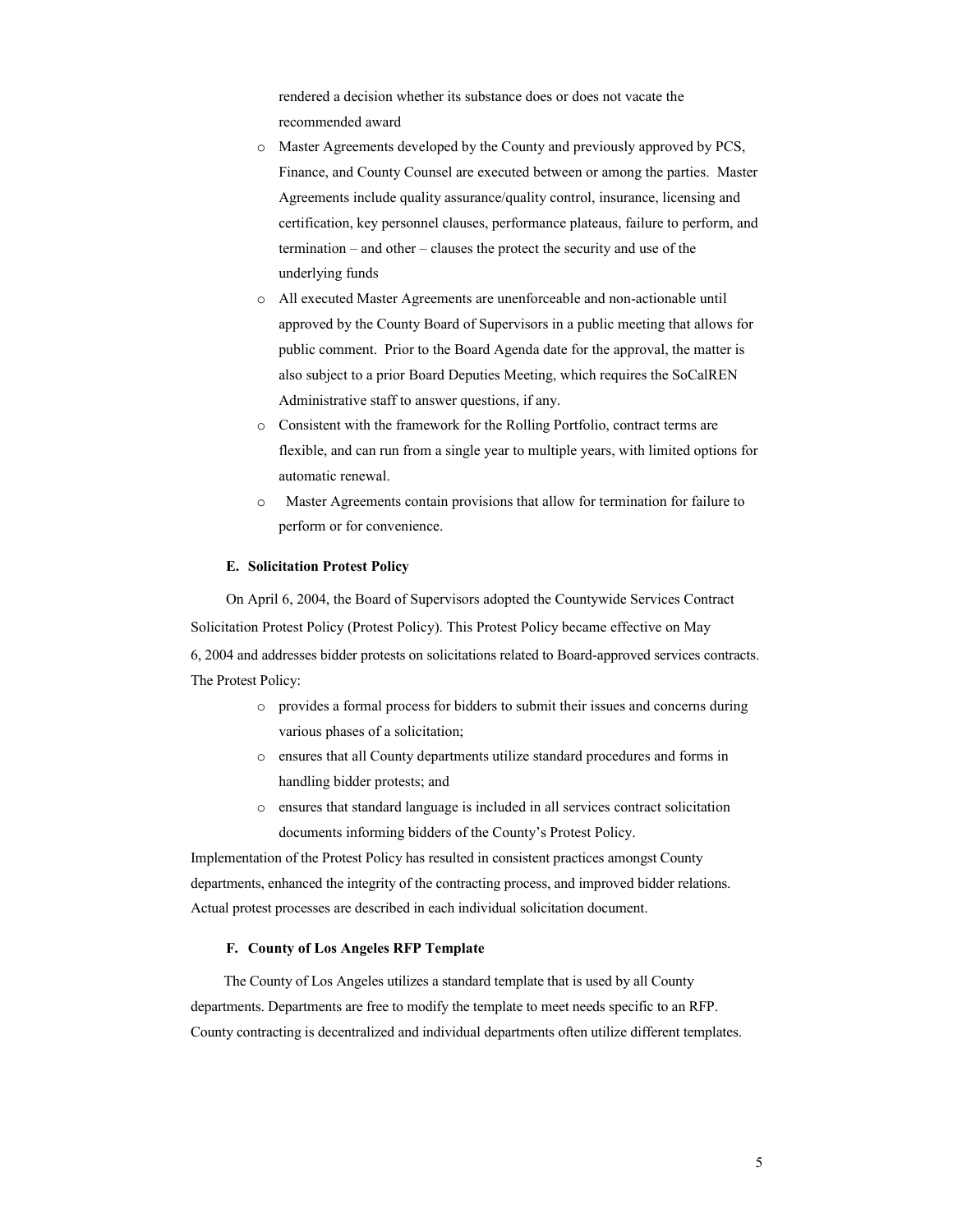### **G. Process for Procurement of Energy Support Services Under County Master Agreements**

For energy support services such as EE implementation, Master Agreements would first be formed through the County of Los Angeles RFP Process as detailed above. During the term of the Master Agreement, the County will issue Work Order Solicitations which provides qualified vendors/implementers the opportunity to provide the County with specific energy support services. These energy support services include but are not limited to, program implementation, administrative services, etc. County procedures for issuing and executing Work Orders are detailed in **Appendix B**.

## **IV. SOCALREN RESPONSES TO STAFF GUIDANCE ON SOLICITATION PROPOSALS**

As stated above, Commission Staff provided additional guidance on the third party solicitation proposals.<sup>4</sup> Specifically, Commission Staff requested a list of topics to be addressed in the August 4th proposals. This list included general topics regarding third party solicitation proposals as well as specific topics related to IOU PA procurement. SoCalREN submits comments to the general topics proposed in staff guidance that are applicable to non-IOU PA procurement.

### **A. SoCalREN's Business Plan Strategies Emphasize Hard to Reach Markets and Disadvantaged Communities**

SoCalREN's business plan strategies for each of its served sectors emphasizes a focus on hard to reach markets as well as disadvantaged communities. In its anticipated, RFPs and RFAs outline below, SoCalREN will also emphasize in its solicitations requests for innovative costeffective ideas that successfully meet the needs of those markets. Guided by the Commission decision (D.)12-11-015, SoCalREN aims in all its solicitation to pilot activities in hard to reach markets, whether or not there is a current utility program that may overlap.<sup>5</sup> Hard-to-reach markets (including multi-family and low- to moderate-income residential, as well as small commercial) and disadvantaged communities need as much assistance as available so they can achieve successful energy efficiency savings. SoCalREN will provide this emphasis going into each of their RFP and RFA solicitations.

### **B. SoCalREN Generally Implements the Spirit of the New Parameters of "third party" Programs as Laid Out in D.16-08-019**

While D.16-08-019 did not specifically include the RENs in its discussion and decisions regarding third-party programs, the SoCalREN concurs that the program innovation and traction necessary to mature the REN role in the Energy Efficiency Portfolio, and to aggressively attain greater energy savings, is served by consideration of third-party influence and its role in program design and implementation.<sup>6</sup> SoCalREN program administration, design, and implementation is

<sup>4</sup> A1701013 Third Party Solicitation Proposal Commission Staff Guidance submitted on July 26, 2017 through electronic mail to R.13-11-005 and A.1701013 (et al.) service lists.

 $5$  D.12-11-015, p. 17.

<sup>6</sup> D.16-08-019 directs IOU PAs to meet a minimum target of 60 percent of their total budgeted EE portfolio to be designed and delivered by a third-party implementer by the end of 2020. p. 74.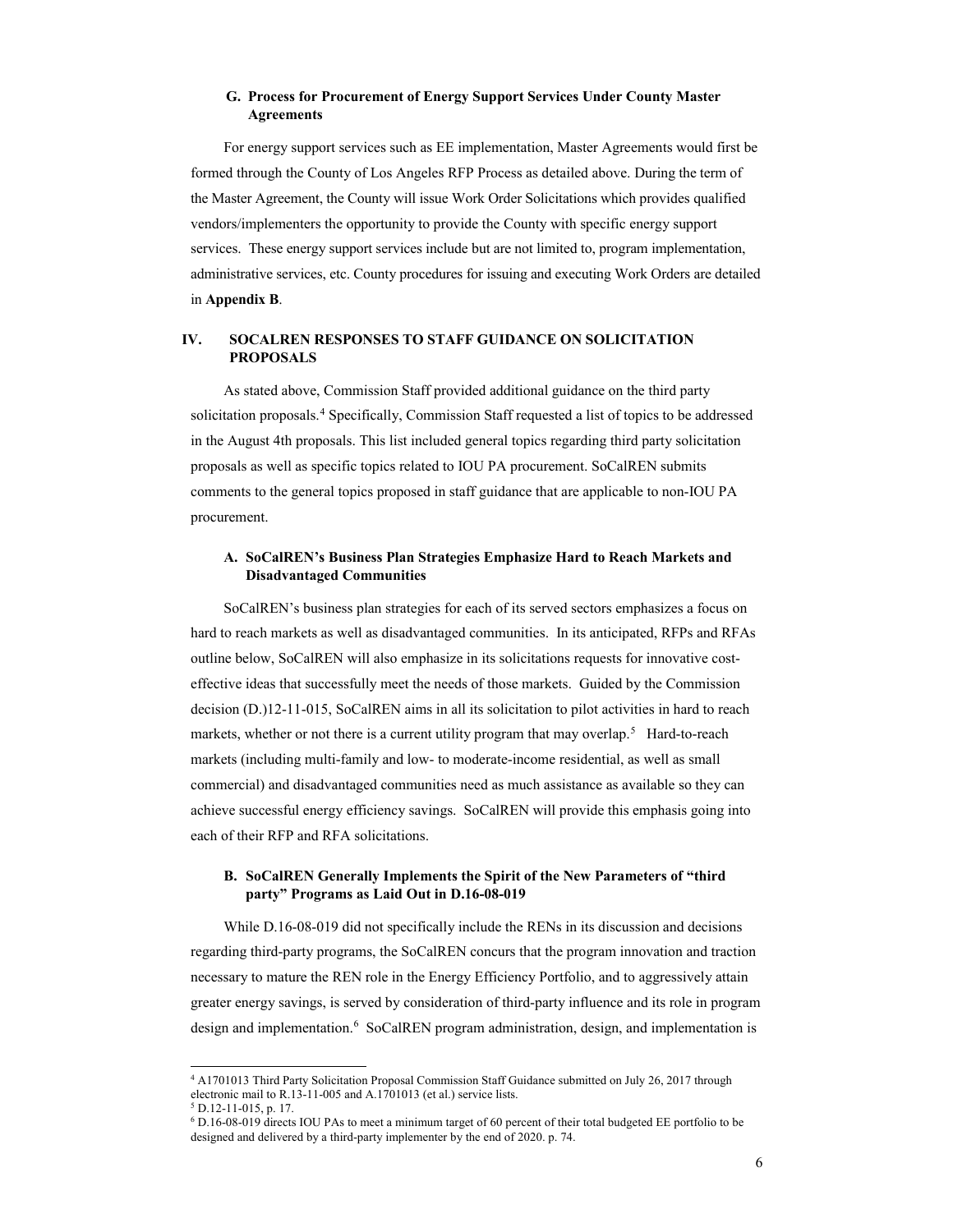currently outsourced to third parties. Arguably, the RENs have met the Commission's third-party threshold goals since inception. The SoCalREN intends to expand its procurement repertoire of third party implementation and take advantage of greater design and implementation impact through RFA solicitations as outlined below in table 1.

#### **C. Proposed Solicitations By Year and Quarter**

SoCalREN anticipates a few request for proposals (RFPs) and request for abstracts (RFAs) in the early quarters of 2018. These anticipated solicitation strategies will assist SoCalREN in enhancing its current and future portfolio. The SoCalREN has purposed the current calendar year to also undertake program performance assessments and optimization corrections. In the future, SoCalREN will evaluate its programs and strategies on an annual basis. Based on its annual evaluation SoCalREN will to look to further optimize its portfolio and may solicit additional RFAs or RFPs.

| Year | Q1                                                                                          | Q2                                                                              | Q <sub>3</sub> | O4 |
|------|---------------------------------------------------------------------------------------------|---------------------------------------------------------------------------------|----------------|----|
| 2018 | <b>RFP</b> Multifamily<br>٠<br>Sector Programs<br><b>RFP Public Sector</b><br>٠<br>Programs | RFA for Financial<br>٠<br>Services<br>RFA for<br>٠<br><b>Residential Sector</b> | ٠              | ٠  |
| 2019 |                                                                                             |                                                                                 |                |    |
| 2020 |                                                                                             |                                                                                 |                |    |
| 2021 |                                                                                             |                                                                                 |                |    |
| 2022 | Possible re-bids of<br>sector(s)                                                            |                                                                                 |                |    |
| 2023 |                                                                                             | Possible re-bids of<br>п<br>sector(s)                                           |                |    |
| 2024 |                                                                                             |                                                                                 |                |    |
| 2025 |                                                                                             |                                                                                 |                |    |

**Table 1. SoCalREN Anticipated Solicitation EE Rolling Portfolio Schedule** 

Notwithstanding planned procurement cycles, the SoCalREN Master Agreements reserve the right to terminate for cause or convenience. These terms further incent high performance, outcomes, and meeting (or exceeding) targets and goals.

#### **D. General Scoring Criteria Utilized by the County of Los Angeles**

The County of Los Angeles includes in each RFP solicitation evaluation scoring criteria. This is the criteria on which the proposal will be evaluated including the weighting for each listed criteria. To avoid criticism the evaluation criteria is always include and stated up front within the RFP. The County of Los Angeles does not have standard boilerplate criteria and instead developed the evaluation criteria on a case-by-case basis depending on the request. This for example, could include evaluation criteria for cost, for the solution to the County requirements, for experience, and for oral presentation. These of course are just a limited example but would be provided within the competitive RFP.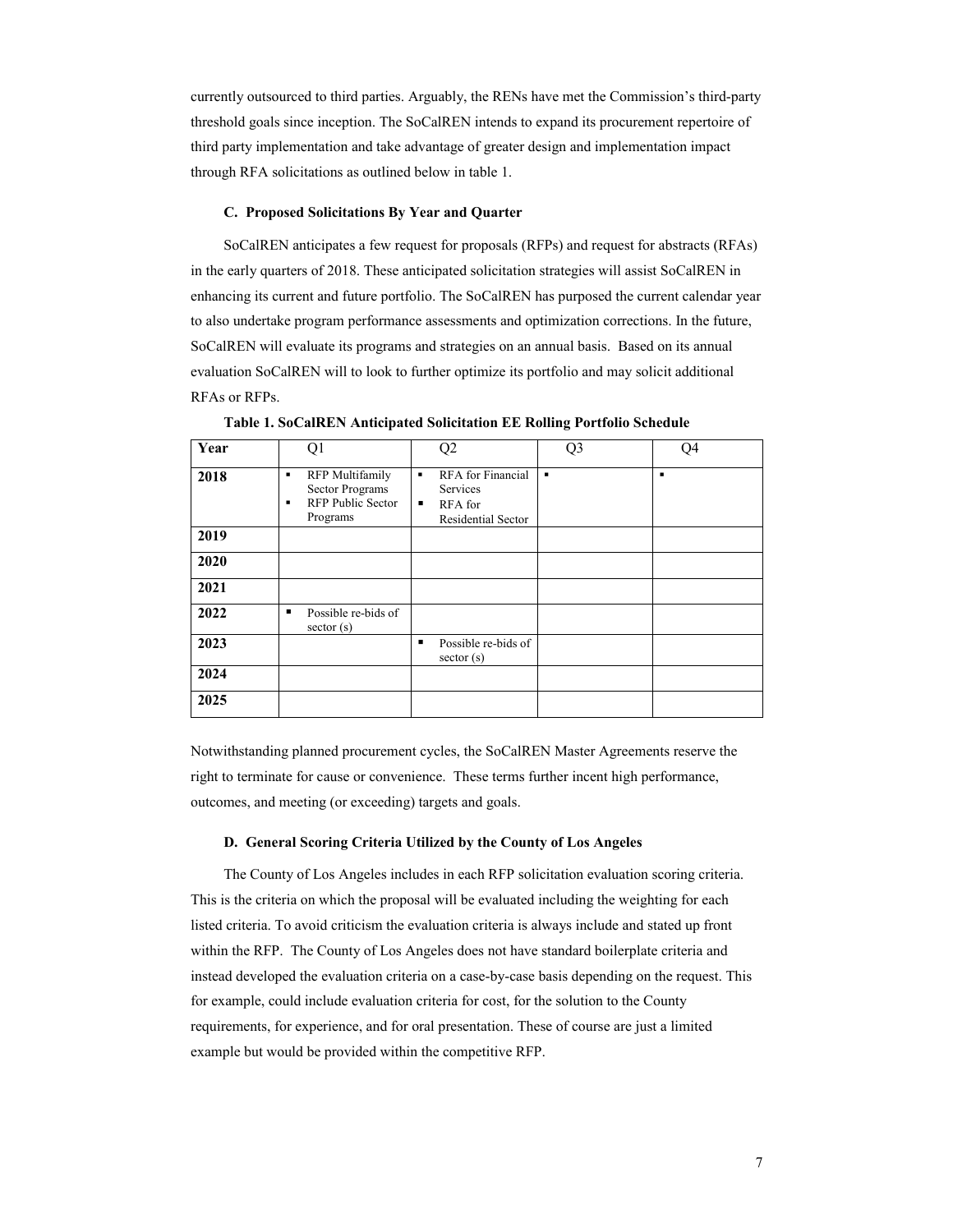#### **E. Solicitation Coordination Between Program Administrators**

SoCalREN's focus on partnership coordination with regulated energy program administrators has been critical to SoCalREN success. SoCalREN fundamentally operates in the service of ratepayers, and adds value to property owners by providing information and referrals to programs across all program implementers, including those outside SoCalREN's implementation focus. This requires positive mutual relationships with program implementers across the region. It also requires that the program administrators establish clear messaging to differentiate, but complement and orchestrate, the suite of available energy management services. SoCalREN plans to actively participate in IOU PA, if approved statewide PRG's, as well as continue its monthly collaboration meetings with PA program implementers, with the goal of reaffirming its clearly-defined program goals and messaging. This participative collaboration and communication will mitigate the risk of overlap of strategies and bidder selection within shared service territories.

Additionally, SoCalREN will bring this same level of coordination and cooperation as the market of administration expands and gains new market actors, such as new CCAs and RENs. SoCalREN's continued collaboration will ensure services will continue to be complementary and not duplicative of IOU programs. If a potential for overlap between a CCA, REN, or utility solicitation arises, current REN and IOU collaborative processes will be utilized to address any concerns on duplication or overlap.

#### **F. The County of Los Angeles Bid Rejection Process**

The County of Los Angeles procurement policy require that reasons for rejection be based on non-conformance with the bid specifications and requirements and the inability to meet the functional needs of the end user. Rejections are often based on lack of completeness or nonresponsiveness. Bid rejections must state specific reasons why alternate offers are not suitable for the end use, and performance required. Generally, opinions cannot be used, unless given by a recognized expert in the field. Other processes for disqualifying bids/proposals could include other justifiable causes such as vendor non-responsibility, these are often dependent on the type of RFP. Rejections based on negative past performance is not sufficient by County of Los Angeles unless supported by detailed records and documentation of specific incidents, service records, etc. In addition, bids cannot be rejected if relevant information was not distributed to all bidders, e.g., urgent delivery requirement. However, actual performance testing and evaluation, properly documented, may be an appropriate reason for rejection. A bidder who fails to provide adequate literature, samples, clarifications, etc. after repeated attempts by the Purchasing Agent, may be rejected, on the basis of "non-responsiveness."

Under County of Los Angeles policies, bidders are not be allowed to change their offers after the bid deadline. Bids must be evaluated based on face value. Changes in prices, specifications, terms and conditions may be justification for rejection unless permitted by the Purchasing Agent only after an award has been made and due to extenuating circumstances. Bids that are subject to rejection will be notified immediately and will be provided the reason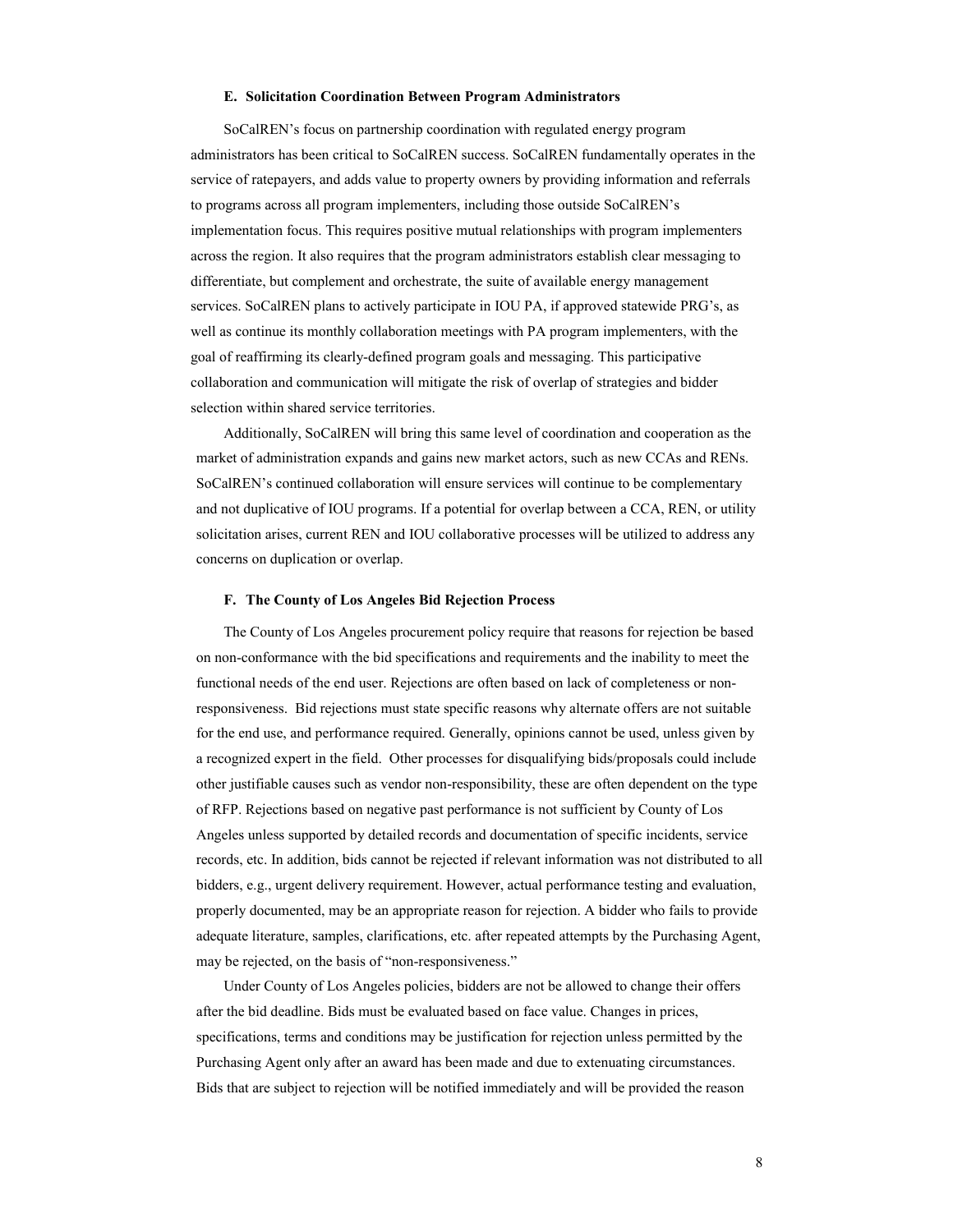for rejection. In some instances and if the solicitation timeline allows, a possible remedy solution will be provided and a bidder may be allowed to re-submit.

#### **G. The County of Los Angeles Bidder Training**

Currently the County of Los Angeles ISD office provides quarterly basic principles to contracting training. This training is a two and half day course that provides in-depth education on County purchasing policies and requirements as well as preparation training for submitting a bid. In addition, the ISD office also hosts ad-hoc contracting related training courses (i.e., conducting a proposer's conference, how to develop an evaluation document, etc.) periodically throughout the fiscal year. All of this information on training as well as policies and information materials are provided on the County of Los Angeles Purchasing and Contracting website http://doingbusiness.lacounty.gov/main\_db.htm.

### **V. CONCLUSION**

SoCalREN appreciates the opportunity to provide a comprehensive solicitation proposal for the Commission's consideration and respectfully requests the Commission continue to allow SoCalREN to utilize its governmental jurisdictional procurement processes.

August 4, 2017 Respectfully submitted,

/s/ Demetra J McBride

Demetra J. McBride Environmental Initiatives Division Manager County of Los Angeles Office of Energy + Environment 1100 North Eastern Avenue Los Angeles, CA 90063-3200 (323) 881-3971 DMcbride@isd.lacounty.gov

For the Southern California Regional Energy Network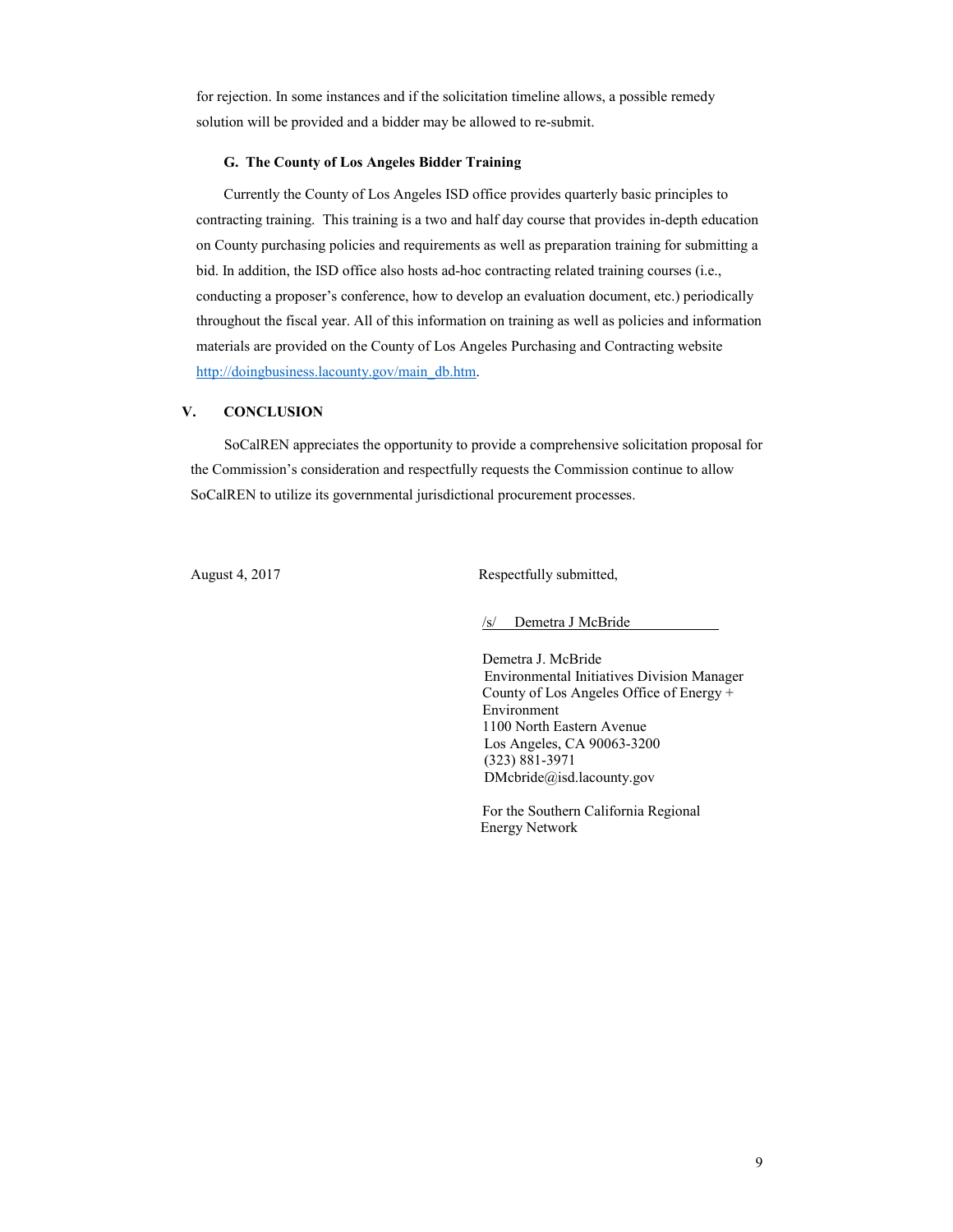**APPENDIX A**

**THE COUNTY OF LOS ANGELES PURCHASING POLICIES**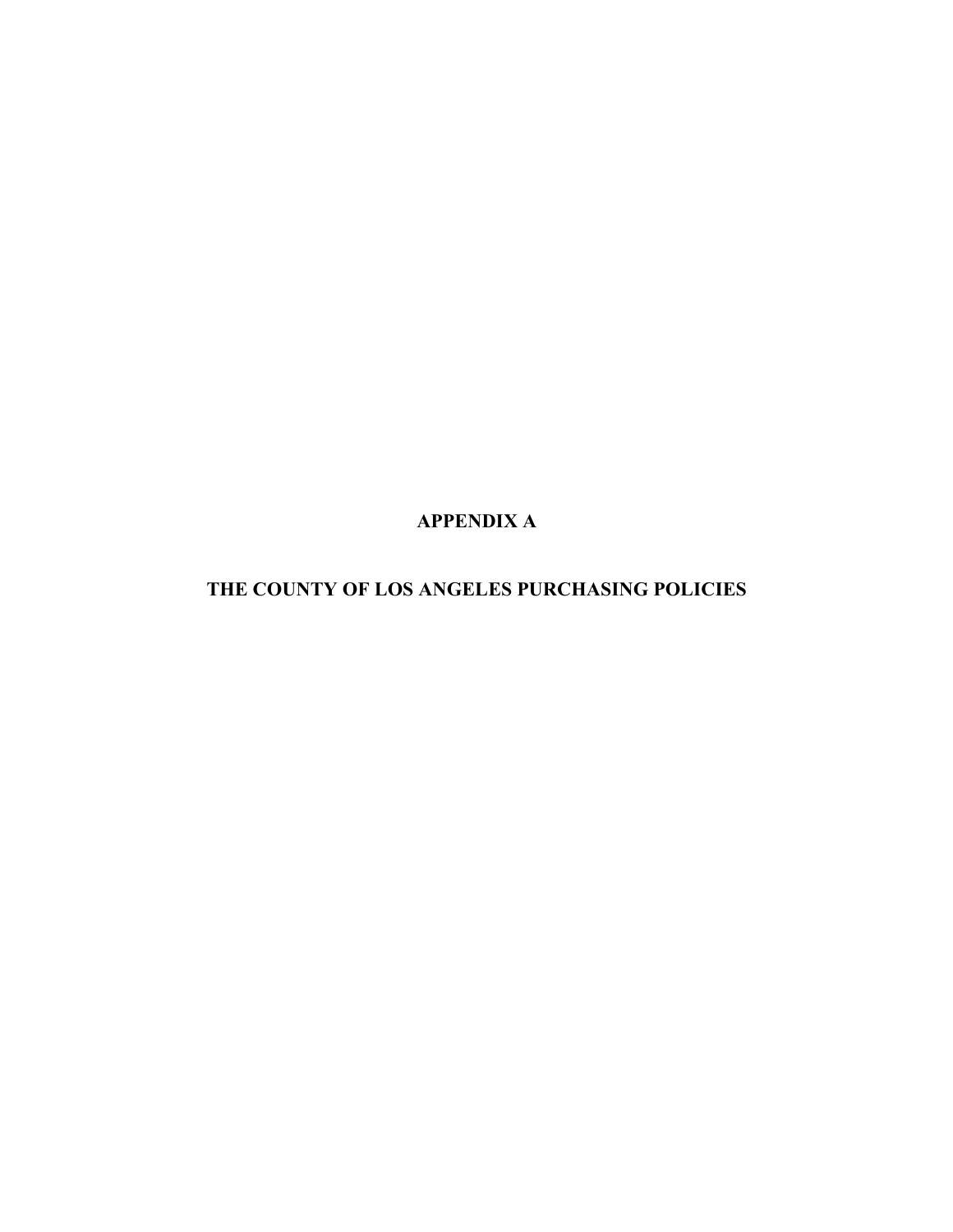**For access to the County of Los Angeles complete procurement policies please go to http://doingbusiness.lacounty.gov/policies.htm.**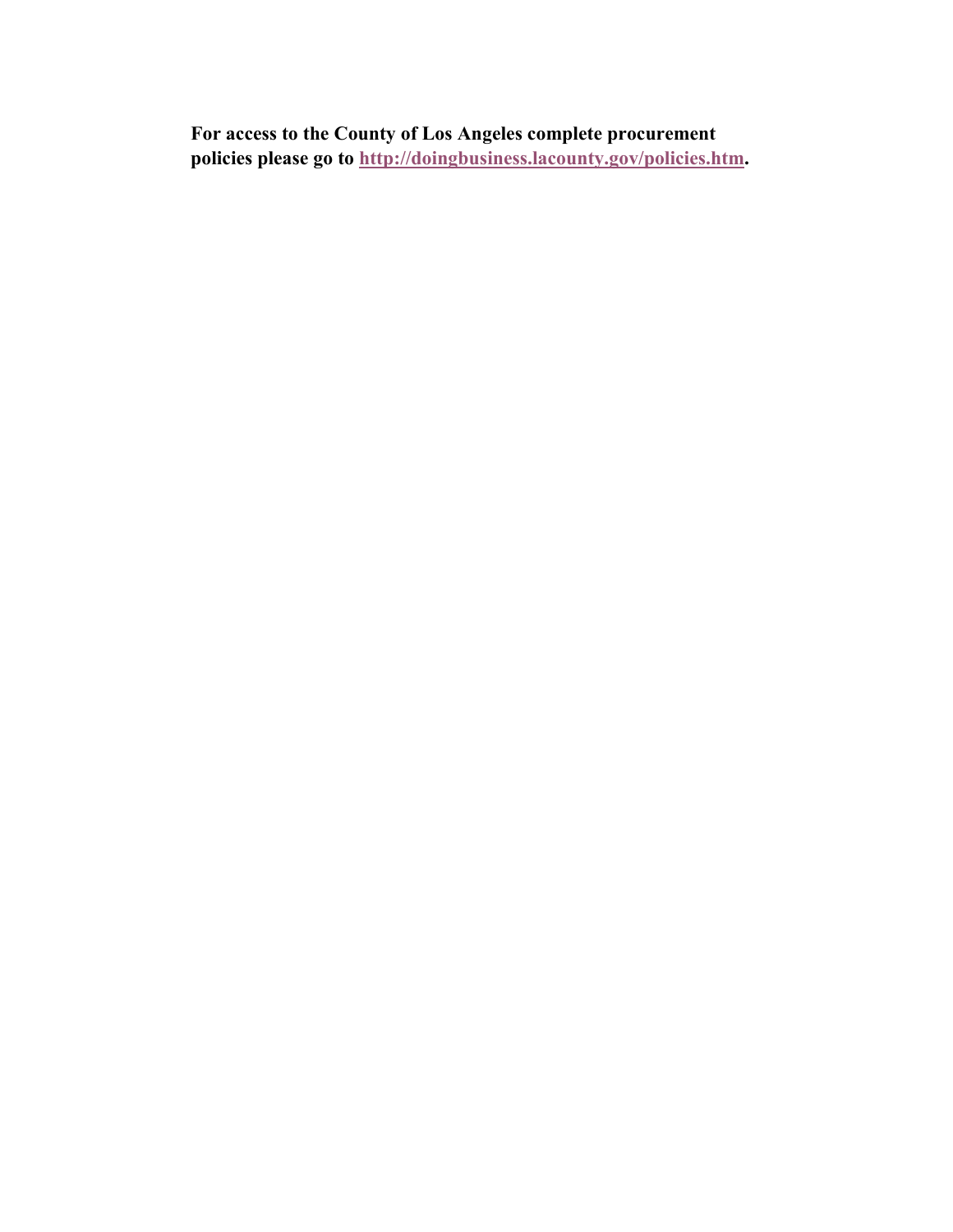# **APPENDIX B**

# **THE COUNTY OF LOS ANGELES ISD ENERGY SUPPORT SERVICES MASTER AGREEMENT (ESSMA) WORK ORDER SOLICITATION PROCESS**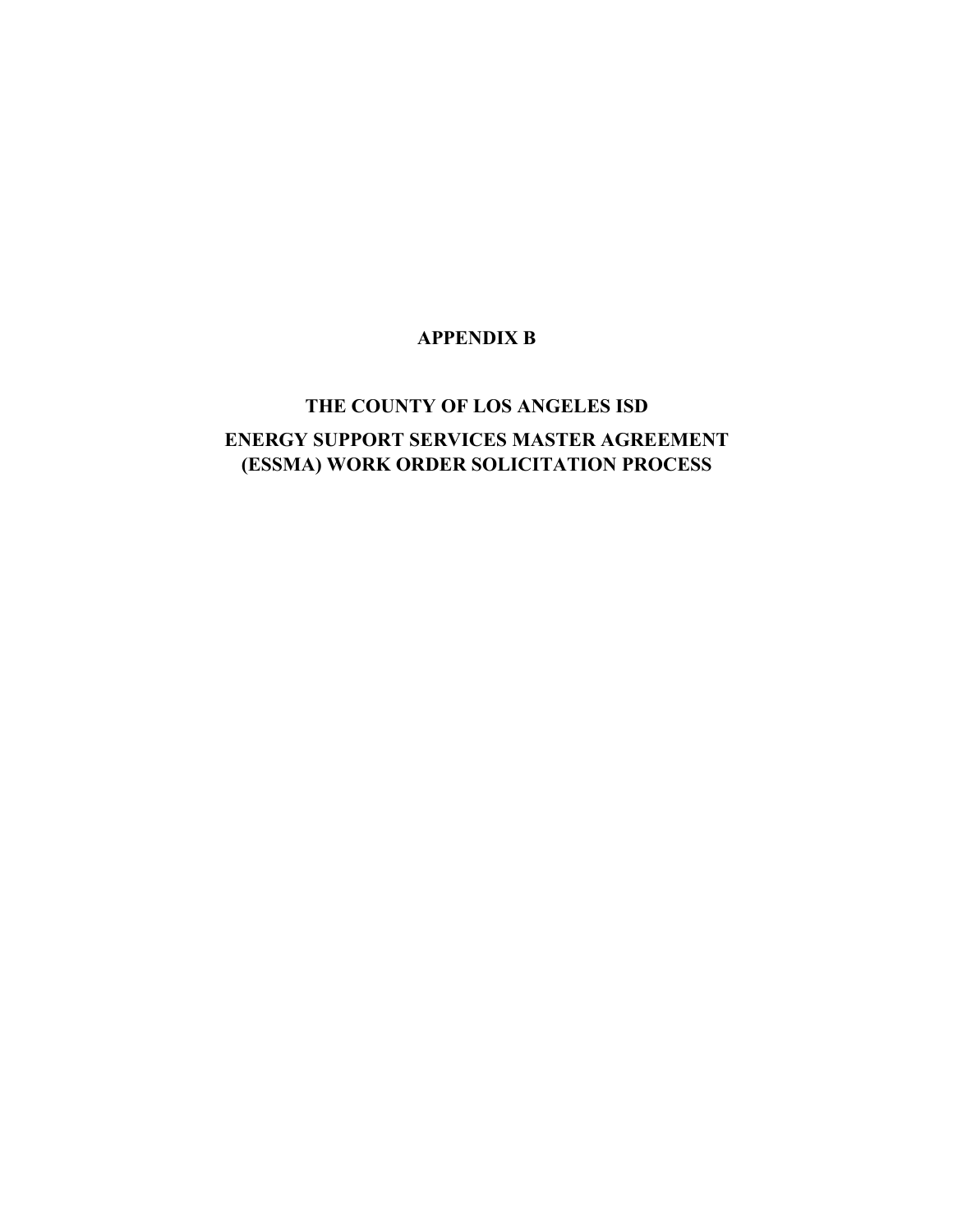# **ISD Purchasing and Contract Services Contracting Division**

# **Contracts Section**

# **PROCEDURE: ESSMA WORK ORDER SOLICITATION PROCESS**

## **PURPOSE:**

Energy Support Services Master Agreement (ESSMA) provides qualified vendors the opportunity to provide the County with energy support services. During the term of the Master Agreement, County will issue Work Order Solicitations. County procedures for issuing and executing Work Orders are as follow:

| NO.           | <b>SUB</b><br>NO. | <b>TASK</b>                                                                                                                                                                   | <b>RESPONSIBLE PARTY</b>        |
|---------------|-------------------|-------------------------------------------------------------------------------------------------------------------------------------------------------------------------------|---------------------------------|
| $\mathbf 1$ . |                   | Energy will contact Contracts to ask for a Work Order<br>Solicitation to be issued.                                                                                           | Energy                          |
|               | Α.                | Statement of Work will be composed to identify energy<br>support service.                                                                                                     | Energy                          |
|               | <b>B.</b>         | Relevant Energy Support Services Category or Categories<br>will be identified. (See Attachment 1 for list of categories)                                                      | Energy                          |
|               | C.                | Determine what the minimum requirements or other<br>evaluation factors will be for selection of Contractor. (See<br>Attachment 2 for sample minimum requirements)             | Energy/Contracts                |
| 2.            |                   | Generate a new Work Order Solicitation (WOS), include<br>Bid Sheet, and Energy provided Statement of Work<br>(SOW). (See Attachment 3 for sample WOS, Bid Sheet,<br>and SOW). | Contracts                       |
|               | A.                | WOS should identify a job walk, questions due date,<br>answers release date, and bids due date.                                                                               | <b>Contracts Analyst</b>        |
|               | <b>B.</b>         | Analyst will then forward to Section Manager and or<br>Division Manager.                                                                                                      | <b>Contracts Analyst</b>        |
|               | C.                | Discuss any suggested changes with Energy and if<br>appropriate incorporate to solicitation documents.                                                                        | <b>Contracts Analyst/Energy</b> |
|               | D.                | Finalize WOS, SOW, and Bid Sheet.                                                                                                                                             | <b>Contracts Analyst</b>        |
| 3.            |                   | Issue WOS, Bid Sheet, and SOW to vendors.                                                                                                                                     | <b>Contracts Analyst</b>        |
|               | Α.                | E-mail the WOS, SOW, and Bid Sheet to all ESSMA                                                                                                                               | <b>Contracts Analyst</b>        |
|               |                   | Qualified Vendors under the pertaining Category.                                                                                                                              |                                 |
|               | <b>B.</b>         | Conduct Job Walk, if Mandatory, create sign in sheet and<br>have all vendors attending sign in.                                                                               | Contracts/Energy                |
|               | C.                | Receive all questions from Vendors.                                                                                                                                           | <b>Contracts Analyst</b>        |
|               | D.                | Respond to all questions.                                                                                                                                                     | Energy                          |